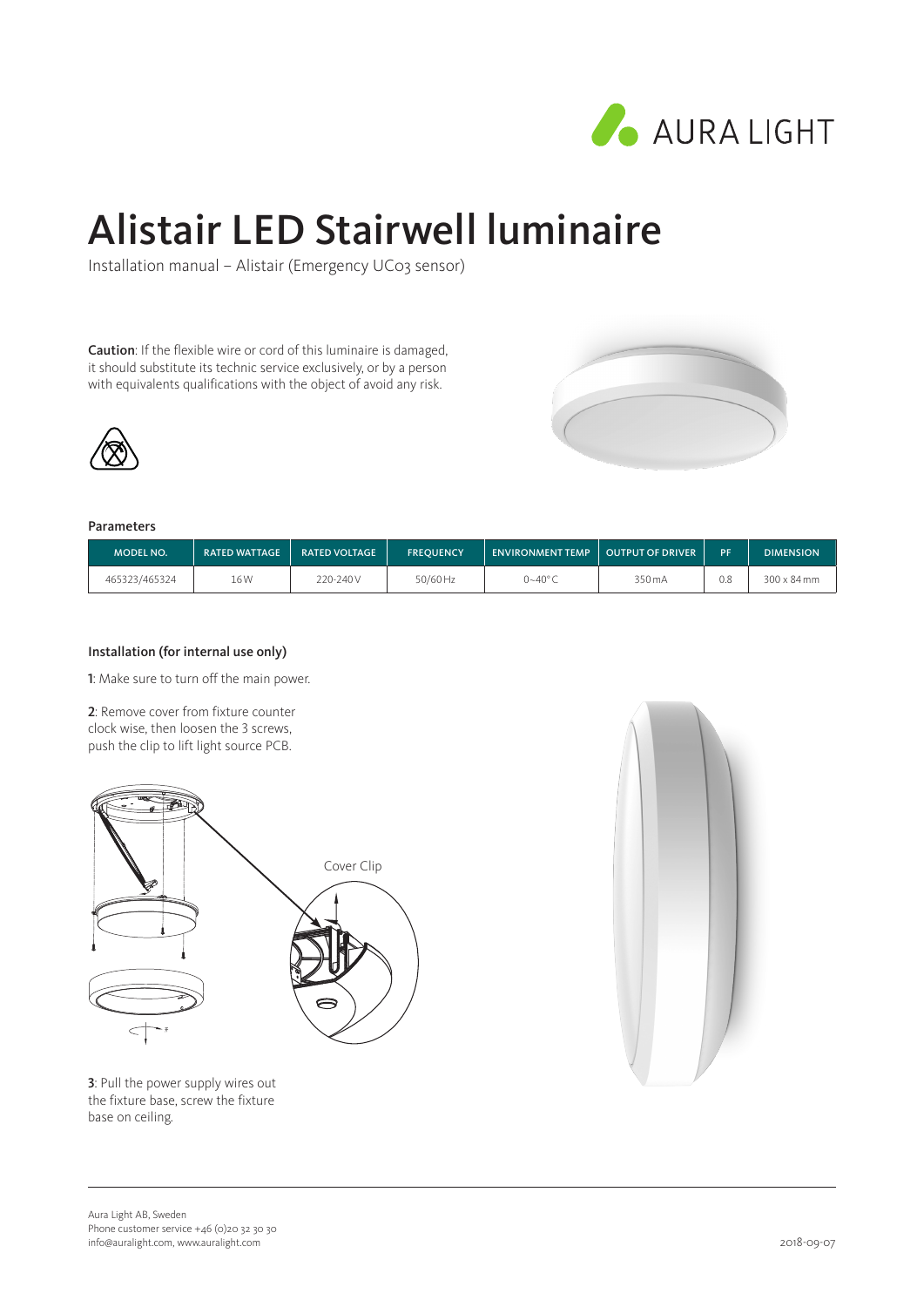



4: Connect the Power supply wires to the terminal block. 1: Permanent live, :Earth, 2: Switched Live, N: Neutral. If no earth line; leave connector empty. Press the cover clip back to original position.





5: Screw the cover on ceiling light house.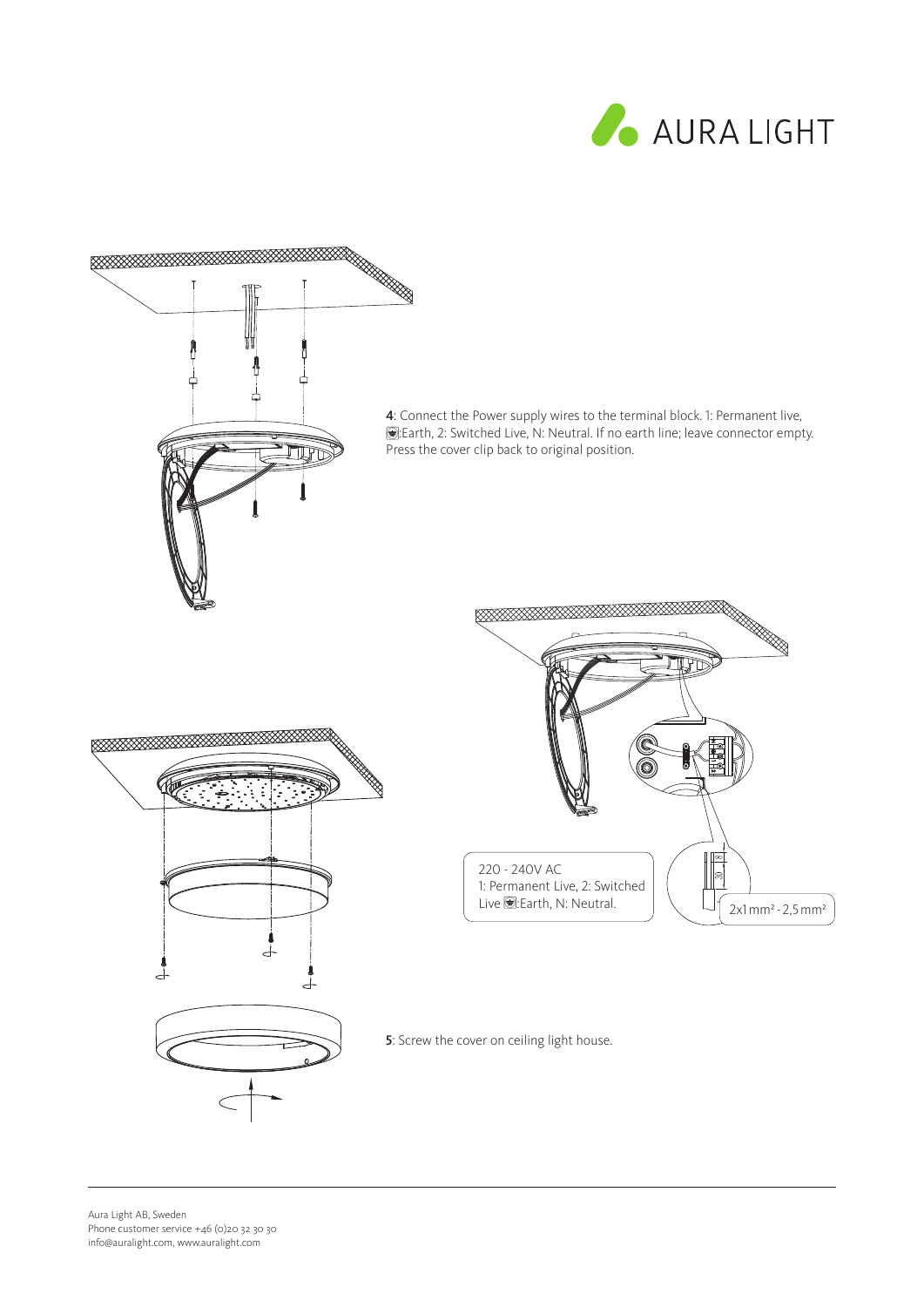

**6**: Lock the trim on ceiling light cover by clock wise rotation.





7: Turn the power switch back on to verify that the product is working properly.

Note: Emergency Function.

- � Provide an uninterrupted mains power supply for 24 hours.
- � In normal operation, the green LED will be constantly lit to indicate that the battery is charging. If the green LED is not lit, investigate immediately and rectify the fault.



- � Remove the mains supply the lamp will operate under battery power for 3 hours minimum.
- � Restore mains power to the unit, check light functions correctly.
- � Periodic testing of the unit must be performed in line with the appropriate regulations. Pleases use the emergency test button.



� The reset plug need to be always inserted during operation. Remove the plug on emergency mode, then insert the plug again, the system can be reset.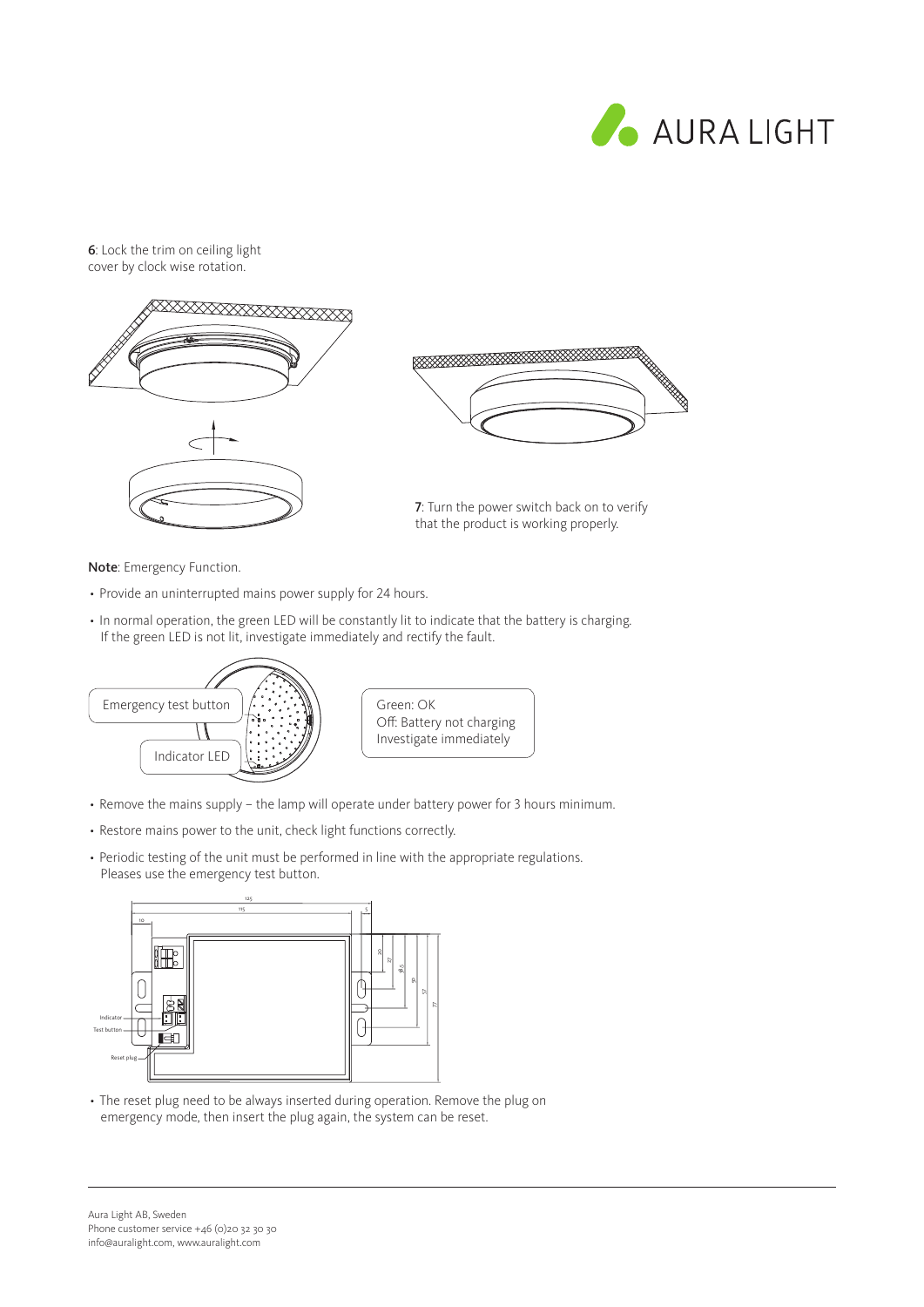

**Note**: Sensor Function.

1: The product can turn on the light based on movement. With this detector built in, light is automatically on when needed and dimmed to preset level before it is totally off.







With movement, the light is trigged on by the detector.

If there is no more movement, the light dims to stand-by level after hold-time.

The light turns off automatically after stand-by time.

8 hours straight on function: Sensor function is not needed in certain occasions. Rapidly turn off/on the power supply 3 cycles within 3 seconds,the LED light will be on for 8 straight hours.

### Specifications:

Detection range: Max.  $(\emptyset \times H)$ : 12m x 6m. Detection angle: 30°~ 150°. Operating temperature: -20°C~+40°C.

### Setting:



| current            | (W)         | (lm)          |  |  |  |
|--------------------|-------------|---------------|--|--|--|
| 500mA              | $74 - 75.5$ | $2000 - 2100$ |  |  |  |
| 450 <sub>m</sub> A | $22 - 23.5$ | 1850~2000     |  |  |  |
| 350mA (default)    | 16          | 1420          |  |  |  |
| 300mA              | $14 - 15.5$ | 1350~1400     |  |  |  |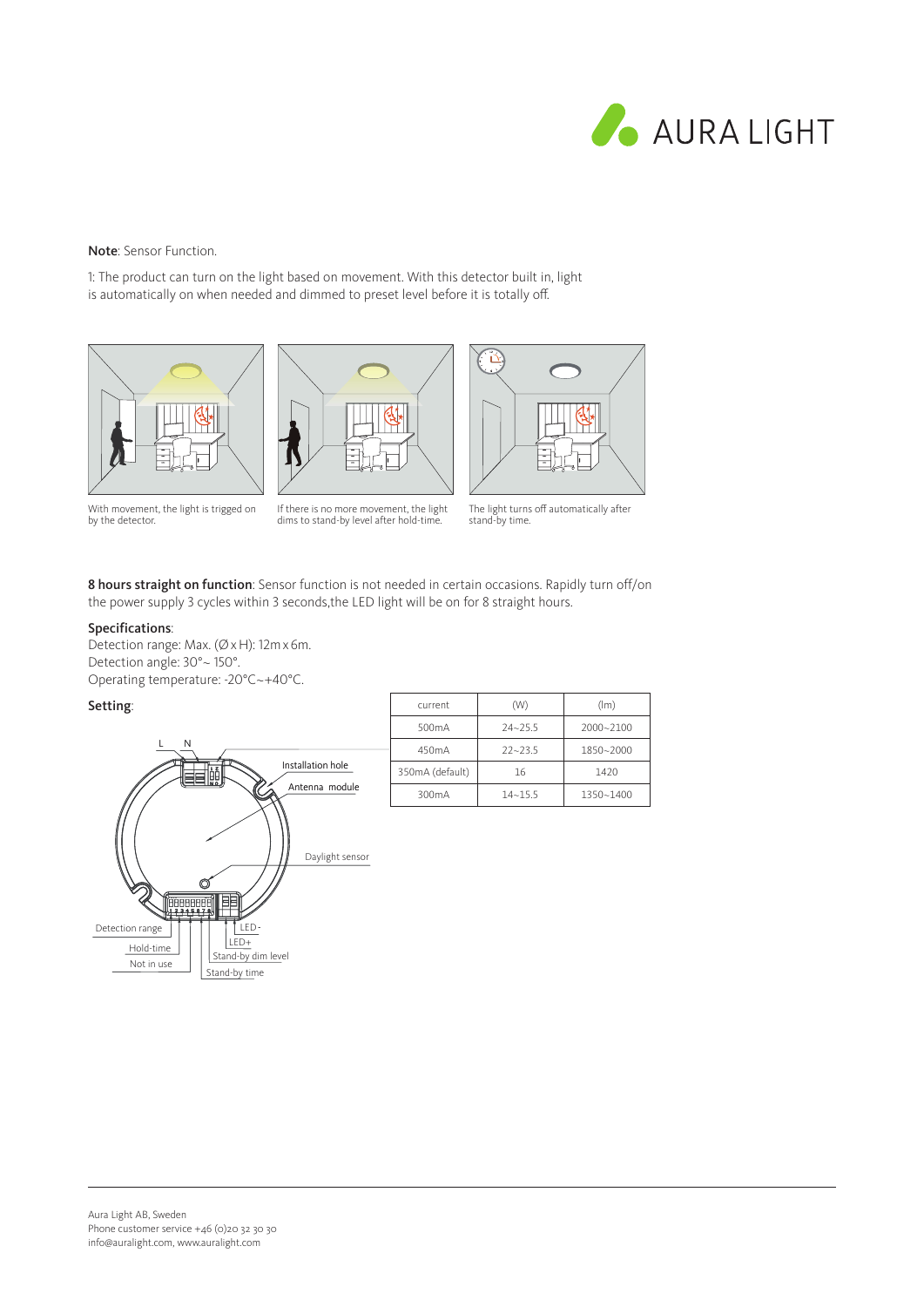

# Detection range

| Sensitivity can be adjusted by selecting     |              |                     |              | 1              |   |                |
|----------------------------------------------|--------------|---------------------|--------------|----------------|---|----------------|
| the combination on the DIP switches for      | $1-100%$     | Ŕ                   | т            |                |   | 100%           |
| different applications.                      | $II - 50%$   |                     | $\mathbf{H}$ | ⌒              |   | 50%            |
|                                              |              |                     |              |                |   |                |
|                                              |              |                     |              | $\overline{2}$ | 3 |                |
| Hold-time                                    | $1-5s$       |                     | ı            |                |   | 5 sek          |
| Hold-time refers to the time period that     | $II-90s$     | ę                   | $\mathbf{H}$ |                |   | 90 sek         |
| the light remains 100% on if no more         | $III-3 min$  | $\boxtimes$         | Ш            | $\mathcal{C}$  |   | 3 min          |
| movement is detected.                        | IV-10 min    |                     | IV           |                |   | $10$ min       |
|                                              |              |                     |              |                |   |                |
|                                              |              |                     |              | 4              | 5 |                |
| Daylight sensor                              | I-Disable    |                     | I            |                |   | <b>Disable</b> |
| Dierent daylight threshold can be preset on  | II-50Lux     | ŗ                   | Ш            |                |   | 50Lux          |
| DIP switches. Light will always turn on upon | III-10Lux    | p                   | Ш            |                |   | 10Lux          |
| movement if daylight sensor is disabled.     | IV-2Lux      |                     | IV           |                |   | Lux            |
|                                              |              |                     |              |                |   |                |
|                                              |              |                     |              | 6              | 7 |                |
| Stand-by time                                | $I-Os$       |                     | т            |                |   | 0 sek          |
| The time period that the light remains       | $II-10s$     | ę                   | $\mathbf{H}$ |                |   | 10 sek         |
| at a low level before it is completely       | III-10 min   | ដ                   | Ш            | ◯              |   | $10$ min       |
| turned off.                                  | $ V+ \infty$ | $\overline{\delta}$ | IV           |                |   | $+\infty$      |
|                                              |              |                     |              |                |   |                |
|                                              |              |                     |              |                |   |                |
| Chand budim loual                            |              |                     |              | 8              |   |                |

| Stand-Dy dilli level             |            |
|----------------------------------|------------|
| Light can be dimmed to different | $1-10%$    |
| levels after hold-time.          | $II - 30%$ |

|   | 8 |  |
|---|---|--|
|   |   |  |
| τ |   |  |

 $10%$ II 30%

#### Warning!

Disconnect the Unit before replacing the Lamp. Do not use with dimmers. Use double insulation cables from the fixing wiring to connect with the terminal block in luminaire. Make sure wire are connected to terminal by instruction item 4. Do not change LED current selection.If the external flexible cable or cord of this luminaire is damaged, it shall be exclusively replaced by the manufacturer or his service agent or a similar qualified person in order to avoid a hazard.

### **Correct Disposal of this product:**

This marking indicates that this product should not be disposed with other household wastes throughout the EU. To prevent possible harm to the enviroment or human health from uncontrolled waste disposal, recycle it responsibly to promote the sustainable reuse of material resources. To return your used device, please use the return and collection systems or contact the retailer where the product was purchased. They can take this product for enviromantal safe recycling.